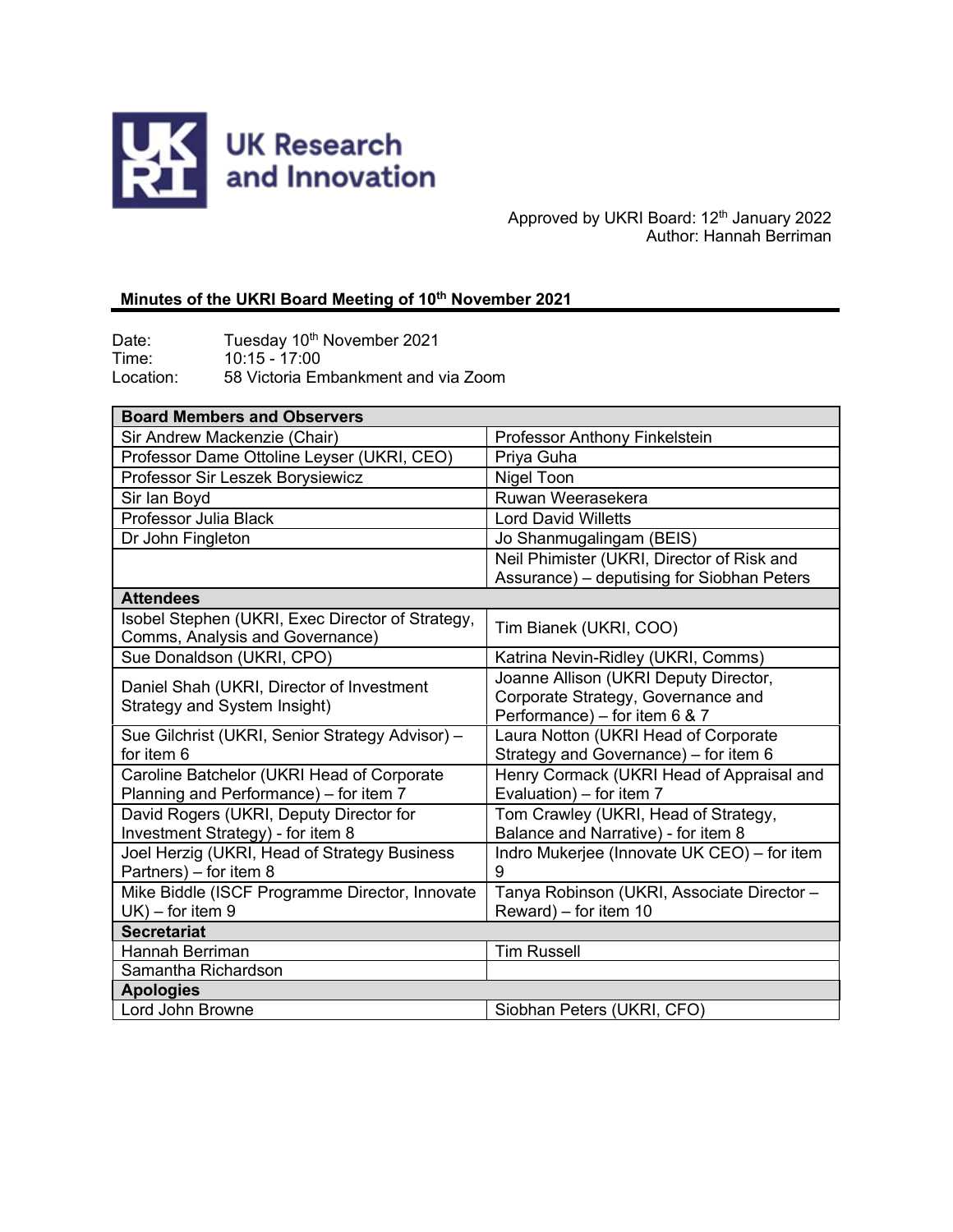## **1. Welcome and Introductions**

- 1.1. Andrew Mackenzie welcomed the Board members to the meeting and noted apologies. Andrew welcomed the new Non-Executive Members to the Board.
	- Sir Ian Boyd
	- Professor Anthony Finkelstein
	- Priya Guha
	- Nigel Toon
	- Ruwan Weerasekera
	- Dr John Fingleton (moving from Board observer to full Board member).

# **2. a) Minutes of 14th September 2021 b) Action Log and c) Forward Schedule**

2.1. The Board approved the minutes for 14<sup>th</sup> September 2021.

**DECISION:** The Board approved the minutes for 14<sup>th</sup> September 2021.

2.2. The Board noted the Action Log and the Forward Schedule. The Board highlighted the importance of items coming to the Board in the correct timeframe and in the right order. Andrew encouraged Board members to contribute to the Forward Schedule, acknowledging that new Board members may want to digest the Forward Schedule before contributing.

## **3. Nominations and Remuneration Committee Feedback**

- 3.1. Andrew provided a verbal update on Nominations and Renumeration Committee, which was held ahead of the Board meeting. Andrew noted that moving forward, the minutes from NomRemCom will be shared with the Board for information.
- 3.2. Andrew provided a summary of the NomRemCom agenda, including;
	- the importance of considering diversity within the Board for the next round of recruitment
	- the need to appoint observers to the Board, <withheld from publication>.
- 3.3. The Board requested that the performance objectives of the Executive Chairs are brought to the Board when they are initially set. Andrew agreed that the objectives should be shared with the Board at the point they are set, and then when they are reviewed at the end of the year.

# **4. CEO Report to Board**

- 4.1. Ottoline updated the Board on a number of live issues not covered on the agenda. Ottoline highlighted that it is an exciting time for UKRI noting in particular;
	- 3 year spending review settlement
	- Development of a 5 year strategy
	- Development of the Operating Model and efficiency plan
	- Independent review of UKRI
	- Review of the research, development and innovation organisational landscape
	- Review of Bureaucracy in the research system

Ottoline noted that this gave us an opportunity to move forward with the work we have planned to help transform the UK's research and innovation system.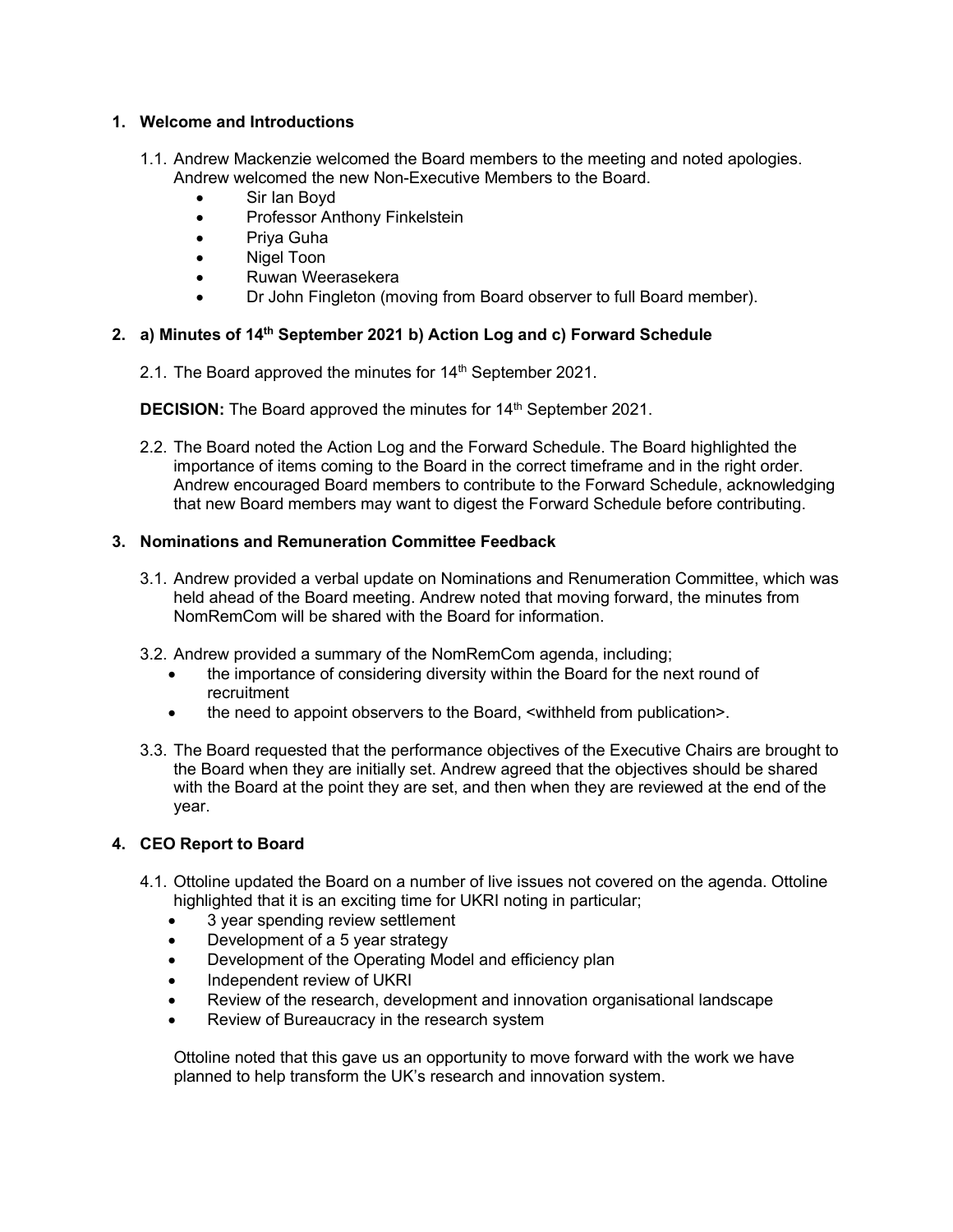4.2. The Board thanked Ottoline for her report, and provided comments including requesting sight of the review of the Global Challenges Research Fund (GCRF) Hubs and the Foreign, Commonwealth and Development Office (FCDO) consultation on the UK International Development Strategy referenced in the report. Jo Shanmugalingam confirmed she was happy the documents were shared.

**ACTION:** Secretariat to circulate the GCRF Interdisciplinary Research Hubs Review Final Report and Recommendations, and the FCDO consultation on the UK International Development Strategy.

- 4.3. The Board noted that the National Science and Technology Council (NSTC) and Office for Science and Technology Strategy (OSTS) will work across Government to enable different departments to work more effectively together and in concert by creating shared priorities and defined missions. The Board noted that Ottoline is an ex-officio observer of the NSTC and highlighted the need to be explicit about UKRI delivering priorities across Government.
- 4.4. Ottoline provided the Board with an update on COP 26 noting that she had attended both the public facing green zone and the UN managed blue zone. Ottoline noted that all the UKRI events in the blue zone were over subscribed and that engagement across the research and innovation system had been significant. The Board thanked Alison Robinson, NERC's Deputy Executive Chair, who was the UKRI lead for COP 26 for the fantastic work done to coordinate such a positive event.

## **5. CFO Report to Board**

- 5.1. Neil Phimister presented the Chief Finance Officer's Report, which covers the period from 23<sup>rd</sup> August 2021 – 19<sup>th</sup> October 2021.
- 5.2. Neil reassured the Board that cyber security issues are being handled effectively and noted that an issue is recorded once it manifest, not when it first presents itself. Tim Bianek highlighted that UKRI is currently in the process of increasing visibility of cyber security across the organisation and have been developing mandatory training. The Board requested the report from the Deloitte cyber security vulnerability review be shared with them after it had been considered at ARAPC. The Board noted that in the Chief Finance Officer's absence, Tim Bianek as Chief Operating Officer will act as UKRI's security officer.
- 5.3. Neil noted that environmental sustainability is being embedded in the normal decision making process (eg. business cases) and where appropriate business cases are being pushed back and asked to consider environmental sustainability further.

#### **6. UKRI Strategy Update**

6.1. Joanne Allison updated the board on the development of the UKRI Strategy. Joanne noted this will be UKRI's first long-term strategy and forms the cornerstone of our collective endeavour to deliver our vision and mission. The strategy will set the direction of travel for the next five years and support choices that maximise what we can achieve, informed by the deep expertise in our councils and communities. The Board noted that the strategy will be supported by Council Strategic Delivery Plans and the annual Corporate Plan.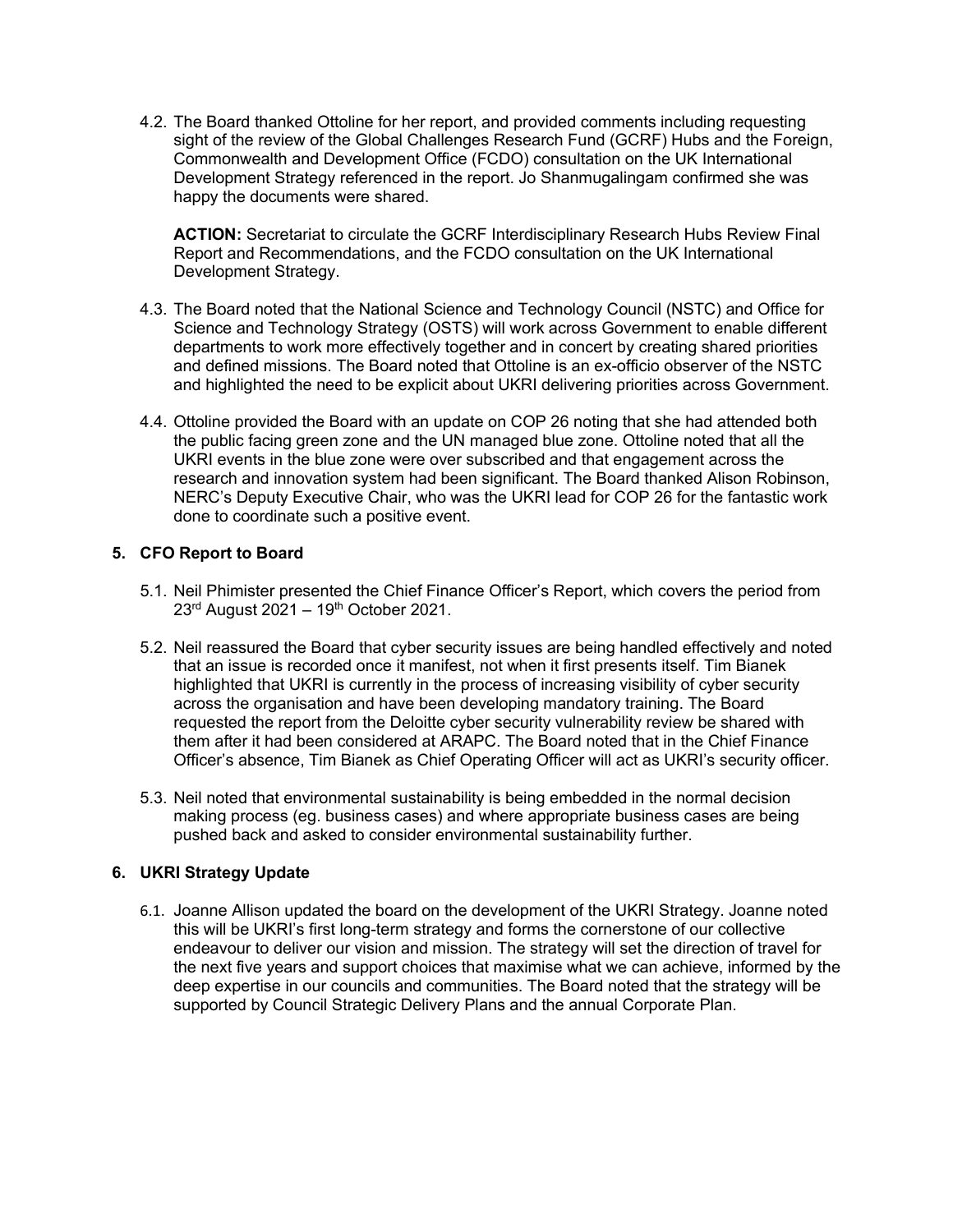- 6.2. Ottoline noted that discussions had been ongoing at UKRI Executive Committee and highlighted that we are at a point in the process where we have gathered all the information together and now need to ensure the strategy is delivery focused. Ottoline highlighted that while developing and delivering the strategy we will need to create culture change to allow the strategy to flourish.
- 6.3. The Board encouraged the team to clearly identify the audiences for the strategy, and to ensure the purpose and objectives of UKRI are clearly articulated. The Board noted that the scale of UKRI and the unique position we are in does not necessarily come across in the current draft.
- 6.4. Ottoline confirmed that the performance framework, which collects a large amount of measurable and qualitative data, will align with the strategy.
- 6.5. The Board thanked the team for developing the draft and encouraged them to emphasise UKRI's successes and its unique position within the research and innovation system.

### **7. Strategic Delivery Plans (2022-onwards) and UKRI Corporate Plan 2022-23 Development Approach**

- 7.1. Jo Allison provided an update to the Board on the development of a suite of Council Strategic Delivery Plans and the next annual Corporate Plan (2022-23). The Board noted the proposed approach to agreeing the plans, noting how the Board will be engaged as part of the governance process.
- 7.2. The Board were happy with the proposed timeline.

#### **8. Spending Review and Allocations**

- 8.1. Ottoline provided an update to the Board on the spending review and allocations. Ottoline thanked the Board for their advice in September and noted the team had continued to engage across the research and innovation system and government to ensure the most positive outcome.
- 8.2. The Board noted that they will discuss the allocations further in January at the UKRI Board and Executive Committee Away Day, approving the final allocations advice in March 2022.

#### **9. Innovate UK: Plan for Action for UK Business Innovation, 2021-25**

- 9.1. Indro Mukerjee presented the Innovate UK: Plan for Action for UK Business Innovation, 2021-25 to the Board, noting that the Plan for Action outlines the role Innovate UK will play, with partners, in delivering the UK Government's Innovation Strategy and to support UK business innovation. Indro noted that while Innovate UK does a lot in this space, this was an opportunity and a need for them to do more and be strategically bolder.
- 9.2. Ottoline highlighted the crucial role of UKRI in building a joined-up system with innovation embedded across it. While the Plan for Action is specifically about Innovate UK, it will need to be nested within the wider UKRI Strategy so each element is supported by the other. Ottoline noted that for the Plan for Action and the Government's Innovation Strategy to succeed, all objectives of the UKRI strategy will need to be successful.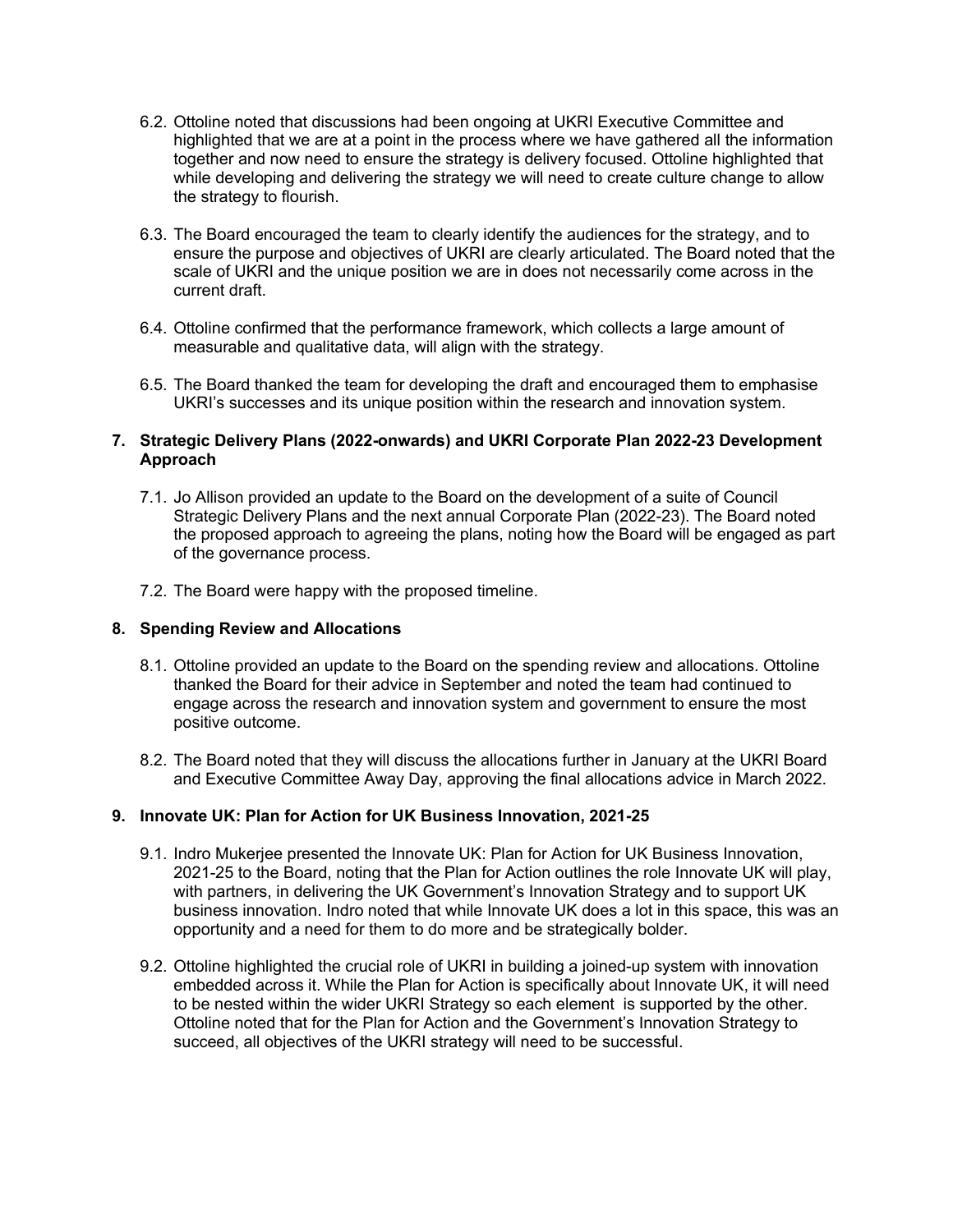- 9.3. Indro articulated concerns with the UK skills pipeline, noting this was one of the biggest challenges and risks in delivering the Innovation Strategy and noted that this would be an important point of attention. Indro highlighted the importance of diversity, inclusion and considering alternative routes to innovation.
- 9.4. The Board thanked Indro and team for the excellent work that had gone into developing the Plan for Action, highlighting some elements which could be included in the UKRI Strategy (eg. real life examples and case studies). The Board noted the importance of building a framework to support responsible innovation, acknowledging that innovation should benefit society.
- 9.5. The Board noted the need for good, productive links between Innovate UK and the Research Councils, and would welcome further discussion on this at a future board meeting.
- 9.6. The Board ratified the Innovate UK: Plan for Action for UK Business Innovation, 2021-25 and supported Innovate UK's delivery of the action plan over the next 4 years.

**DECISION:** The Board ratified the Innovate UK: Plan for Action for UK Business Innovation, 2021-25.

## **10. UKRI Reward Strategy**

- 10.1. Sue Donaldson provided the Board with an overview of the UKRI reward landscape, in particular focussing on the challenges within public sector pay constraints and controls, and the opportunities available to strengthen current arrangements.
- 10.2. The Board noted the current risk in respect of recruitment and retention of STEM staff acknowledging the difficulties of operating in a space where we cannot compete on salary. The Board highlighted the need to explore all possible options to improve the position. Sue indicated the team were working closely with BEIS and other partners to explore more flexibility on reward arrangements. The Board requested a follow up discussion in 6-9 months and encouraged Sue to seek their support if needed.

#### **11. Research Financial Sustainability programme – Progress Update**

11.1. The Board thanked the team for the paper and noted the progress update.

#### **12. Forward Timetable for UKRI Board meetings and dinners**

12.1. Andrew noted that the Board meeting begins at the Board dinner, noting the expectation that all members attend both the dinner and meeting. Andrew highlighted the intention to hold Board meetings in other parts of the UK. Secretariat to add location of outreach boards ahead of the Board meeting in January 2022.